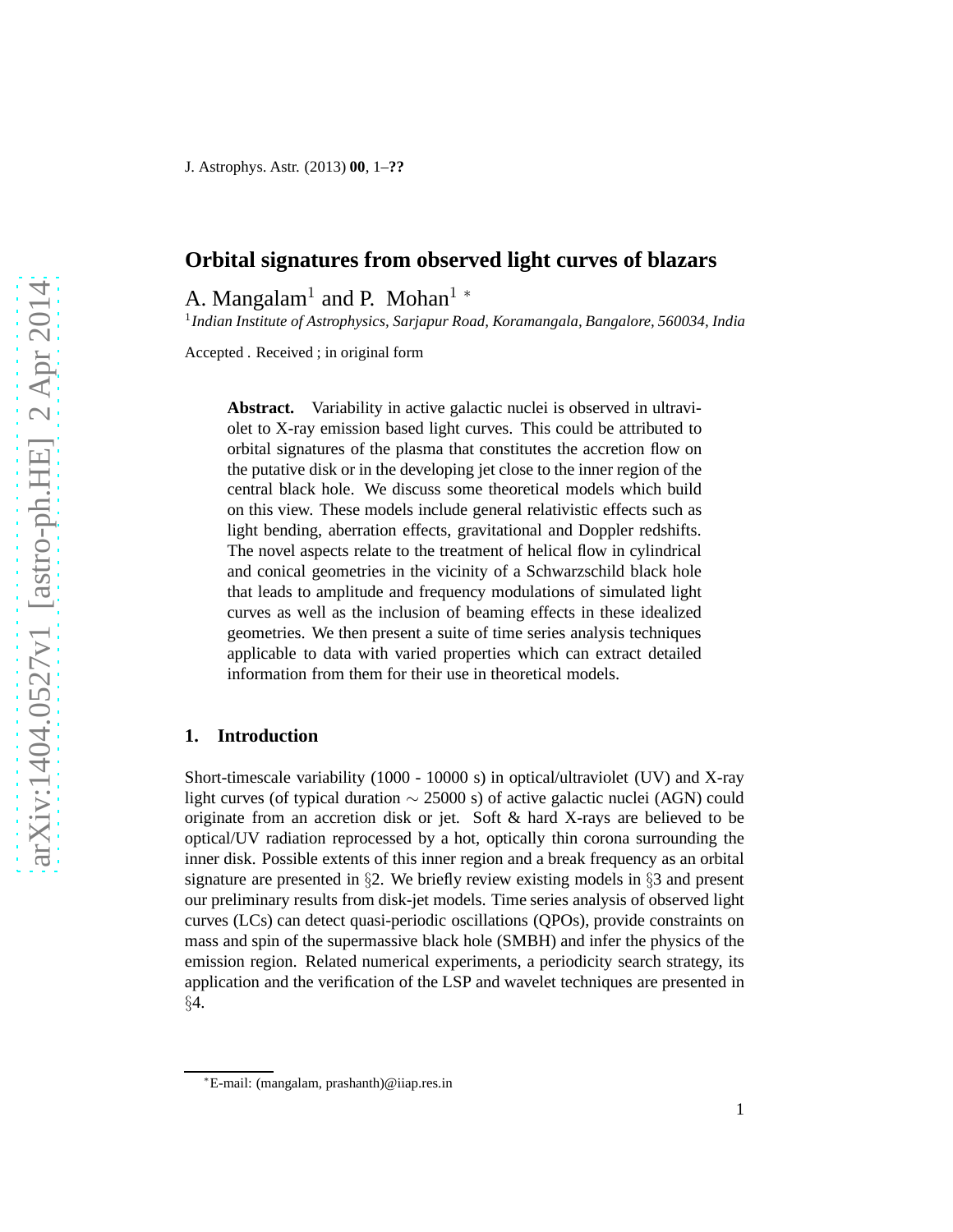#### 2 *A. Mangalam & P. Mohan*

### **2. Constraints on emission region for Kerr BH and break frequency**

Emission could at the most arise from sources near the innermost stable circular orbit (ISCO) for a Keplerian disk around the SMBH. The constant spin  $\Omega$  in a rotating metric must obey  $\Omega_{\text{min}} < \Omega < \Omega_{\text{max}}$  where

$$
\Omega_{\text{max,min}} = \frac{-g_{t\phi} \pm (g_{t\phi}^2 - g_{tt}g_{\phi\phi})^{\frac{1}{2}}}{g_{\phi\phi}}.
$$
\n(1)

For the Kerr case this leads to the condition that,

$$
4a^{4}r + 8a^{4} + 2a^{3}r^{\frac{7}{2}} + 8a^{3}r^{\frac{5}{2}} + 8a^{3}r^{\frac{3}{2}} + a^{2}r^{5}
$$
  

$$
-a^{2}r^{4} - 2a^{2}r^{3} + 2ar^{\frac{11}{2}} + 4ar^{\frac{9}{2}} + r^{7} - 3r^{6} > 0,
$$
 (2)

where r and a are in units of M. In addition, we have the condition that the emitting region lie outside the event horizon of the hole given by,

$$
r > r_{+} = 1 + \sqrt{(1 - a^{2})}.
$$
\n(3)

Conditions (2) and (3) can be used together to place lower limits on the emission radius and upper limits on the black hole mass assuming that emission is from an orbital feature (see Fig 1). Imprints of the ISCO would be left on outward bound emission. A high frequency break in the periodogram observed in black hole Xray binaries (eg. Papadakis et al. 2002) could be a possible signature. A break frequency is inferred from the broken power law model, the choice of which among many is dictated by statistical analysis (eg. Mohan et al. 2013 in this volume). The break timescale  $T_B$  is related to the location of  $r_{ISCO}$  and is given by:

$$
T_B = \frac{1}{\Omega_8} M_8 f(a) \text{ days} = 0.86 M_8 f(a) \text{ hours}
$$
  

$$
f(a) = (r_{ISCO}^{\frac{3}{2}}(a) + a);
$$
  

$$
\Omega_8 = \frac{86400 c^3}{2\pi G M_\odot \times 10^8} = 27.832;
$$
 (4)

for  $r_{ISCO}$  as given in eg. Shapiro & Teukolsky (1983). The spin a can be related to the accretion history of the SMBH and is obtainable from a self consistent model involving  $M_8$ , a,  $\dot{m}$ ,  $L_{jet}$ ,  $L$  for an evolving AGN (in preparation). Using these,  $T_B$  can be calculated and compared with observations.

## **3. Disk-jet variability variability models**

Early models of optical/UV and X-ray variability are discussed in Wiita et al. (1991), Zhang & Bao (1991), Mangalam & Wiita (1993) and references therein.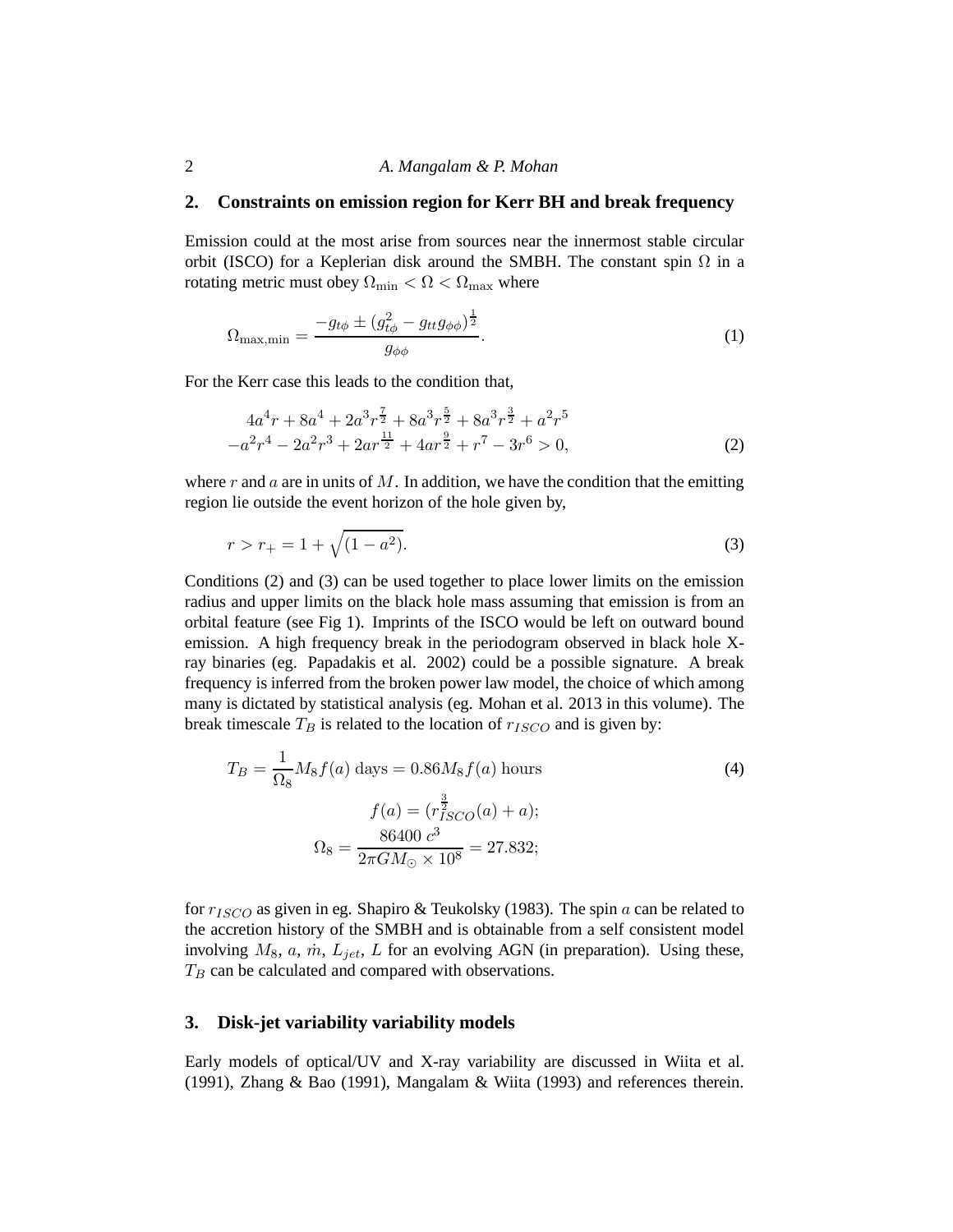

**Figure 1.** The allowed region in the parameter space of r and a (in units of  $M$ ) for stationary observers outside the horizon radius lies to the right of the constructed curves representing the equality limits of the inequalities  $(2 \& 3)$ . The SMBH mass contours (in units of  $10^8 M_{\odot}$ ) are plotted in this allowed region for REJ 1034+396 ( $z=0.043$ ) using  $M_{\bullet}$  $\frac{M_{\bullet}}{M_{\odot}} = \frac{3.23 \times 10^4 P}{[r^{\frac{3}{2}} + a](1 + x)}$  $[r^{\frac{3}{2}}+a](1+z)$ with  $P=3767$  s (QPO).

Imprints on the emission due to time delay, gravitational and Doppler shift, eclipsing and disk structure and intrinsic variability are cast in terms of an effective redshift factor  $g = \frac{E_{\text{obs}}}{E}$  $\frac{L_{\text{obs}}}{E_{\text{em}}}$ , the ratio of observed to emitted energy of the photon and an integrated flux  $F = I_{\text{em}} g^4 d\Omega$  where  $I_{\text{em}}$  is the bolometric emission intensity and  $d\Omega$  is the solid angle of the source subtended at the observer. These models provide a reasonable match to observations: a high frequency power law region, a low frequency flattening possibly due to decrease in coherency of orbital features and a high frequency cut-off due to the presence of the disk inner edge (assumed to be at the ISCO) beyond which emission ceases as material enters the black hole. Results from simulations carried out by Mangalam  $\&$  Wiita (1993) are in agreement with optical/UV based power spectra and predict power laws with slopes in the range -1.1 to -2.4. In recent models, light bending (eg. Beloborodov 2002, Pechacek et al. 2005) and the corresponding time delay (Pecháček et al. 2006) are considered. Jet based models relevant to the current study include the Doppler beaming of emitting sources on helical paths (eg. Camenzind & Krockenberger 1992, Steffen et al. 1995, Rieger 2004). The inner jet appears to be intrinsically linked to the corona as its spectral characteristics are similar to that from a Compontized corona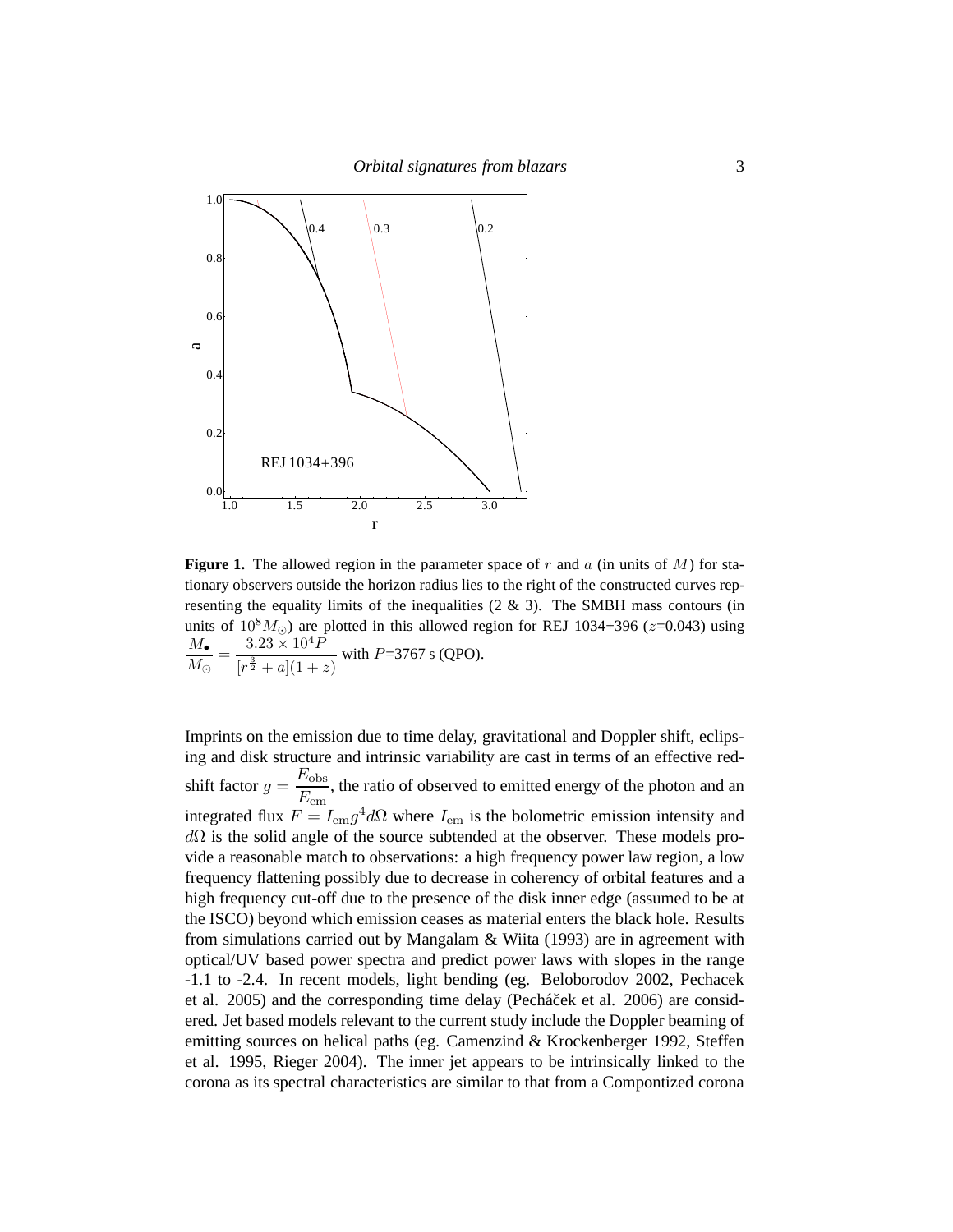#### 4 *A. Mangalam & P. Mohan*

for X-ray binaries (Markoff et al. 2005). The VLBI spectrum of the inner jet of M87 indicates a compact emitting region, even inside of the ISCO, implying that its source is on the disk (Doeleman et al. 2012). As perturbations produced on the disk can be advected into jets and amplified there by Doppler boosting (e.g. Wiita 2006), it is important to study the inner disk and developing jet with foot points on the disk.

Here, we present preliminary results based on extensions of the model proposed by Pecháček et al. (2005). We use models (cylindrical and funnel geometries) approximating the emergence of a jet, aimed at a unified view of variable emission from the inner region. The results are applicable to Seyferts and NLS1s with strong disk based emission as well as blazars with strong jet based emission. It can address variability induced features in LCs and periodograms and provide conditions for the presence and sustenance of an orbital motion (source) based QPO. With a Keplerian azimuthal rotational velocity  $\Omega = \rho_0^{-\frac{3}{2}}$  where  $\rho_0$  is the cylindrical distance to the footpoint from which a test particle on the disk begins its motion, the parametrization:  $x = \rho_0 \cos \phi$ ,  $y = \rho_0 \sin \phi$  is used for cylindrical geometry and  $x = \rho_o(1 + k(1 - e^{-\alpha z})) \cos \phi$ ,  $y = \rho_o(1 + k(1 - e^{-\alpha z})) \sin \phi$  is used for funnel geometry where  $\phi$  is the azimuthal rotation angle, k is an expansion factor and  $\alpha$  is the rate of fall of the exponential term. In both these geometries,  $z = p\phi$  where p is the pitch. The QPO is present in all cases for a single component treatment and is diluted, broad and short lived for multiple components (Fig. 2). Beaming lasts for a short duration of 1 - 2 cycles at the start of the source motion and is more pronounced in the funnel model: (maximum flux of beamed portion)/(maximum of the Doppler component)∼ 2. The later region is dominated by the Doppler component in both models. For a blazar with  $M_8 = 1, \rho_0 = 6$  and small z, the observed timescale  $T \sim 12.5(1 + z)$  hours where z is the cosmological redshift. Allowing for a range of field geometries, it could range between less than a day to a few days, lasting over 2-3 cycles. For Kerr BHs, the horizon is smaller so that T is shorter. For many Seyferts,  $M_8 \sim 0.01 - 0.1$ , so that T can be an hour or less. These results confirm simulations indicating similar variability in BL Lacs reported for special relativistic plasma motion in magnetized jets (eg. Camenzind & Krockenberger 1992). Detailed future studies (Mohan & Mangalam; in preparation) will include the treatment of jet launching and a self-consistent treatment of the magnetic field, inclusion of effects due to a spatially distributed source and the calculation of synthetic PSDs which can be compared with observations to determine limiting time-scales for orbital motion where the timescale  $T \sim 0.86 M_8 \rho_0^{\frac{3}{2}}$ hours.

#### **4. Time series analysis**

Time series analysis of AGN LCs using a combination of techniques reveals a wide range of properties such as variability characteristics and its correlation amongst different wavelengths, noise properties and the presence of a QPO and its evolu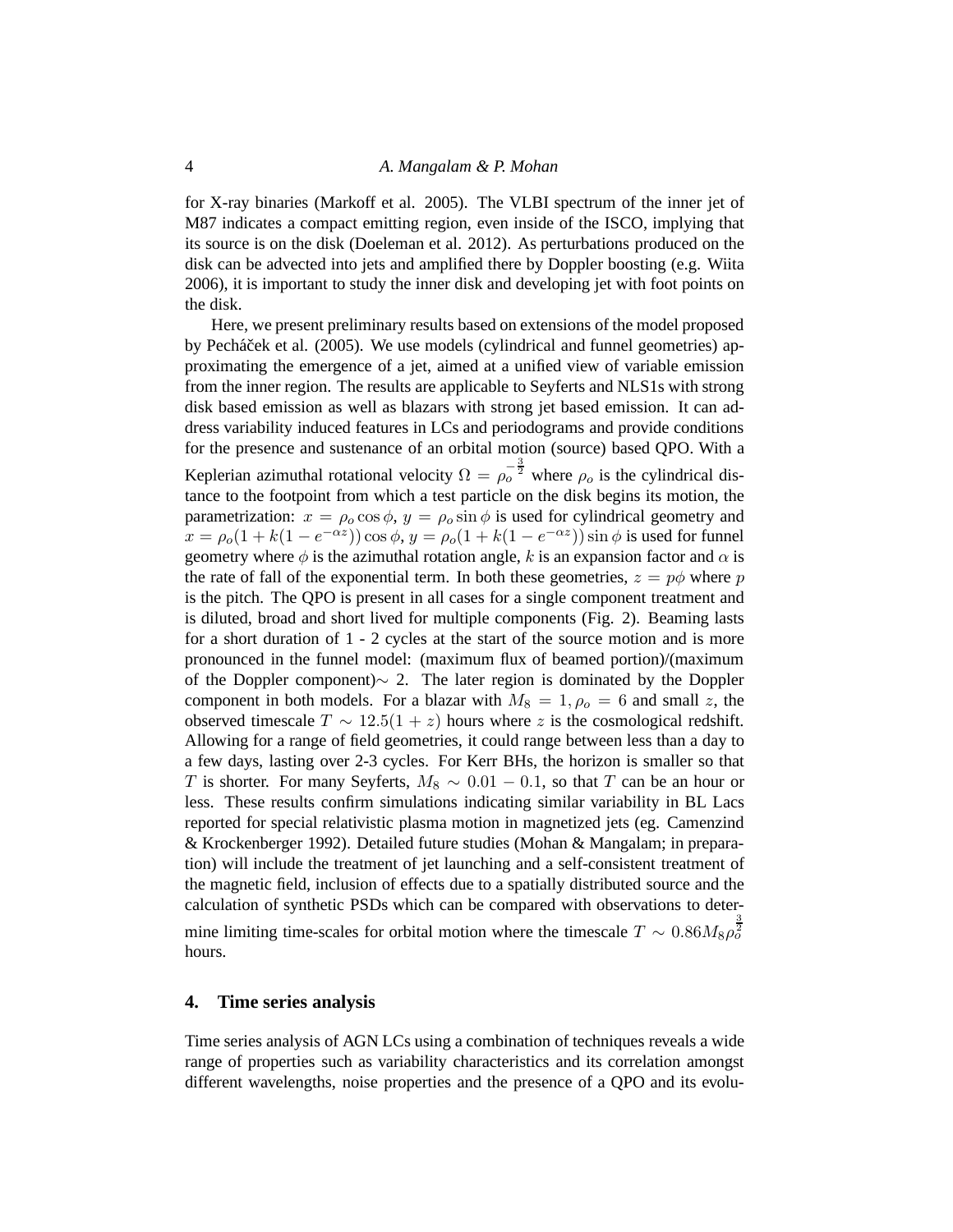tion, thus aiding theoretical models. These techniques include: the periodogram, Lomb-Scargle periodogram (LSP), multi-harmonic analysis of variance (MHAoV) and wavelet analysis. The periodogram is the Fourier power spectrum of an evenly sampled, mean subtracted time series and is expressed in units of

(rms/variance)<sup>2</sup> (eg. Papadakis & Lawrence 1993). It is useful in constraining the shape of the true expected distribution of Fourier power with frequencies, the power spectral density (PSD). The LSP

(Lomb 1976, Scargle 1982, Horne & Baliunas 1986) is constructed using the algorithm suggested in Press & Rybicki (1989) in order to achieve fast computational speeds. The multi-harmonic analysis of variance (MHAoV) is constructed using the algorithm suggested in Schwarzenberg-Czerny (1996). It has been applied to detect a QPO in the X-ray LC of the blazar 3C 454.3 (Lachowicz et al. 2009). The LSP and MHAoV can be used on both evenly and unevenly sampled data. In addition, the MHAoV can also detect non-sinusoidal signals. Wavelet analysis is used to both detect a QPO and determine the fraction of the total duration and hence the number of cycles that it is present for (e.g., Torrence & Compo 1998; Oliver et al. 1998). Its development and usage, relationship with the Fourier transform, and various analyzing functions and their properties are reviewed in Farge (1992). We first describe a set of numerical experiments which compare and bring out the advantages of each of these techniques.

#### 4.1 *Numerical experiments*

Here, we compare the efficacy of each technique based on its robustness in detection of a periodicity and its complementary role in determination of the dataset properties. We test synthetic LCs with varying periodic signals: sinusoidal, S or non-sinusoidal,  $\overline{S}$ ; its sampling: even, E or uneven U; its life-time as a fraction f of the observation duration; the number of cycles it lasts during the observation  $n_C = (t_P / P)$  where  $t_P$  is the duration of existence of the periodicity P; number of signals in the light curve,  $n<sub>S</sub>$  and the effects of introduction of noise. Table 1 presents the results. The power peak  $P_1$  in all experiments for the MHAoV and LSP techniques are consistently equal to or greater than the periodogram based peak. There is a power loss to other frequencies including harmonics of the primary frequency (spectral leakage) due to the finite length of the LC, the convolution of the LC with a rectangular window of duration equal to its length and sampling in the neighbourhood of  $P$ . This loss is least in the MHA<sub>O</sub>V technique in a majority of the experiments. A criteria for identifying a true periodicity is suggested to be  $N_{\sigma} \geq 2$  for the periodogram and  $N_{\sigma} \geq 4$  for the LSP and MHAoV. In S, E and  $S, U$  datasets with noise, these criteria are met making the detection statistically significant. The experiments show that the techniques add up in a complementary manner to the finally available information, which cannot be obtained using any single technique. Noise is treated in the same manner for all techniques in the MC significance testing. Hence, if multiple techniques indicate a strong significance, the likelihood of existence of a QPO is high. In the experiments, the significance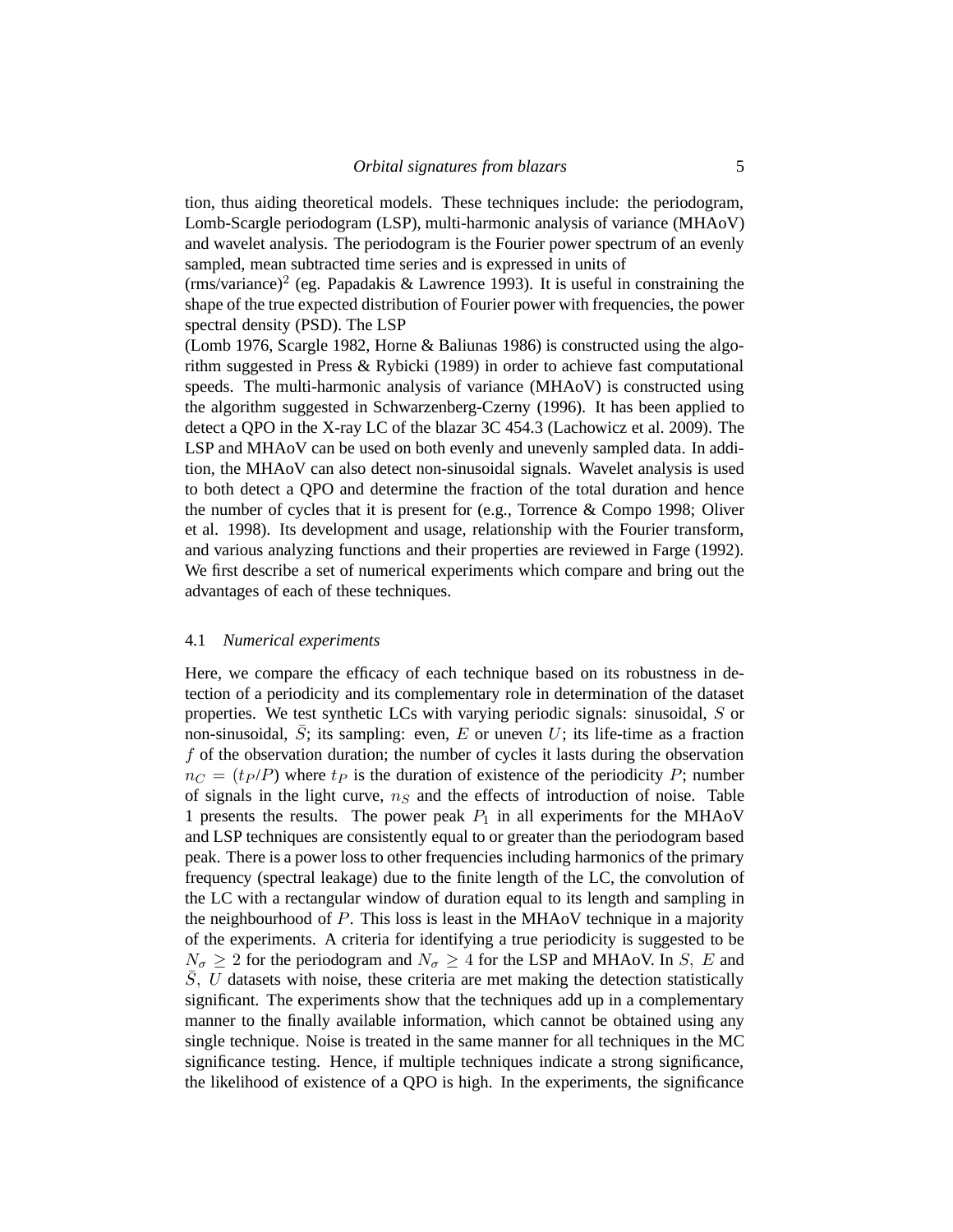of false alarms are much smaller compared to 0.95 which is the criteria used to detect the periodicity P. The periodogram is used as the primary detection and noise characterization technique with a well developed analytic significance test. Significance testing for the LSP, MHAoV and wavelet analysis is carried out using Monte-Carlo simulations (see next section).

## 4.2 *Periodicity search strategy*

The below algorithm can be followed to detect QPOs and test for significance using Monte-Carlo (MC) simulations using the developed suite of analysis techniques:

- 1. Construct the periodogram/LSP and fit with an appropriate model (power law, power law with Lorentzian QPO, knee, break) using the Akaike information criteria and relative likelihood to determine the best fit model (see Mohan et al. 2013 in this volume). If a QPO is detected, determine its analytic significance.
- 2. Use wavelet analysis to determine the phase during which the QPO exists and its duty cycle.
- 3. Construct the MHAoV to confirm the detected QPO.
- 4. MC simulations based significance testing: use the Timmer & Konig (1995) algorithm with the periodogram best fit model parameters and generate a large number ( $N > 1000$ ) of LCs. These are analyzed using all techniques. The number of instances in which the original power exceeds that obtained from random simulations divided by  $N$  is reported as a significance value.
- 5. Based on numerical experiments results, we suggest the criteria for detection of periodicity to be a significance  $> 0.99$ .

#### 4.3 *Application, results and discussion*

The search strategy is applied to a XMM Newton X-ray LC from S5 0716+714 (Obs. id. 0502271401) of duration  $\sim$  47000 s. The periodogram is best fit by a power law model (AIC = 63.8) in the red noise region with a slope of  $-1.63 \pm 0.03$ . The closest model is the break frequency model ( $AIC = 69.1$ ), the difference of 5.3 being large so as to rule it out. The results of the periodogram, LSP, MHAoV and wavelet analysis are plotted in Fig. 3. This dataset does not indicate any statistically significant results.

### 4.4 *Verification of time series techniques used*

In order to verify that the LSP and wavelet analysis give accurate results for real data sets, analytic expressions are computed for a standard cosine function of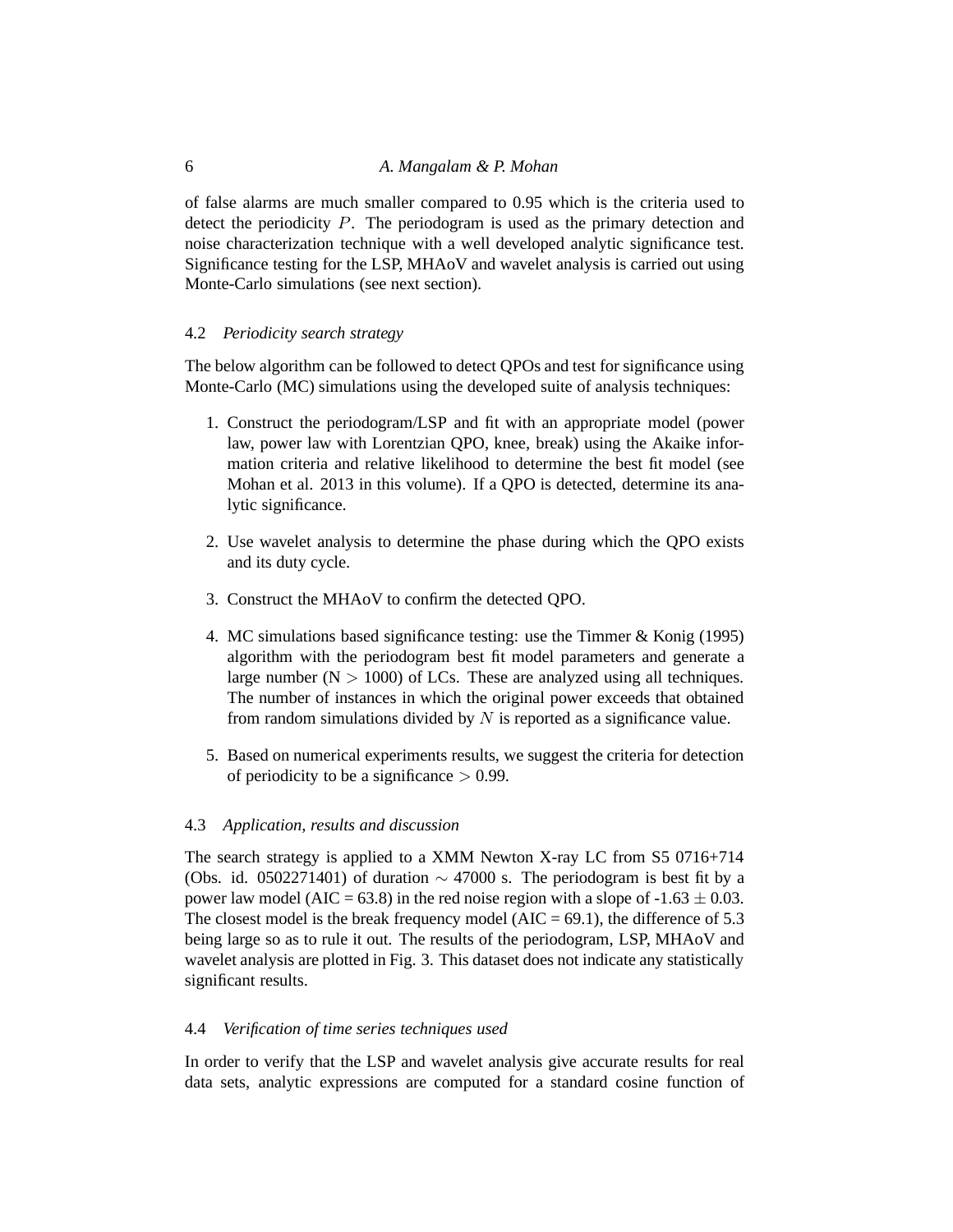known periodicity. The functional form is then compared with numerical simulations.

## *Lomb-Scargle periodogram*

Choosing  $f(n) = \cos \frac{2\pi n \Delta t}{N}$  as the time series of length 2 N, along with  $\Delta t =$ 1 s, the mean,  $\overline{f} = 0$  and the variance,  $\sigma^2 = \frac{2N}{(2N-1)}$ . The components of the LSP and  $\tau$  are:

$$
A(\omega) = \frac{(1 - e^{i2\omega N})(\cos\frac{2\pi}{N}e^{-i\omega} - 1)}{e^{-2i\omega} + 1 - 2e^{-i\omega}\cos\frac{2\pi}{N}}
$$
(5)  

$$
B(\omega) = \frac{(1 - e^{-i2\omega N})(\cos\frac{2\pi}{N}e^{i\omega} - 1)}{e^{2i\omega} + 1 - 2e^{i\omega}\cos\frac{2\pi}{N}}
$$

$$
C(\omega) = \frac{1 - e^{i4N\omega}}{e^{-i2\omega} - 1}
$$
  
\n
$$
D(\omega) = \frac{1 - e^{-i4N\omega}}{e^{i2\omega} - 1}
$$
  
\n
$$
\tau(\omega) = \frac{1}{2\omega} \tan^{-1} \left[ -i \frac{C(\omega) - D(\omega)}{C(\omega) + D(\omega)} \right]
$$
\n(6)

$$
\sum_{n=1}^{2N} f(n) \cos \omega (n - \tau) = \frac{1}{2} (A(\omega)e^{-i\omega \tau} + B(\omega)e^{i\omega \tau})
$$
(7)  

$$
\sum_{n=1}^{2N} f(n) \sin \omega (n - \tau) = \frac{1}{2i} (A(\omega)e^{-i\omega \tau} - B(\omega)e^{i\omega \tau})
$$

$$
\sum_{n=1}^{2N} \cos^2 \omega (n - \tau) = N + \frac{C(\omega)}{4} e^{-2i\omega \tau}
$$
\n
$$
+ \frac{D(\omega)}{4} e^{2i\omega \tau}
$$
\n
$$
\sum_{n=1}^{2N} \sin^2 \omega (n - \tau) = N - \frac{C(\omega)}{4} e^{-2i\omega \tau} - \frac{D(\omega)}{4} e^{2i\omega \tau}.
$$
\n(8)

Using the above relations, the power spectrum  $P_N(\omega)$  (eg. Horne & Baliunas 1986) can be constructed as a function of a suitable range of sampling frequencies,  $\omega$ .

*Wavelet analysis*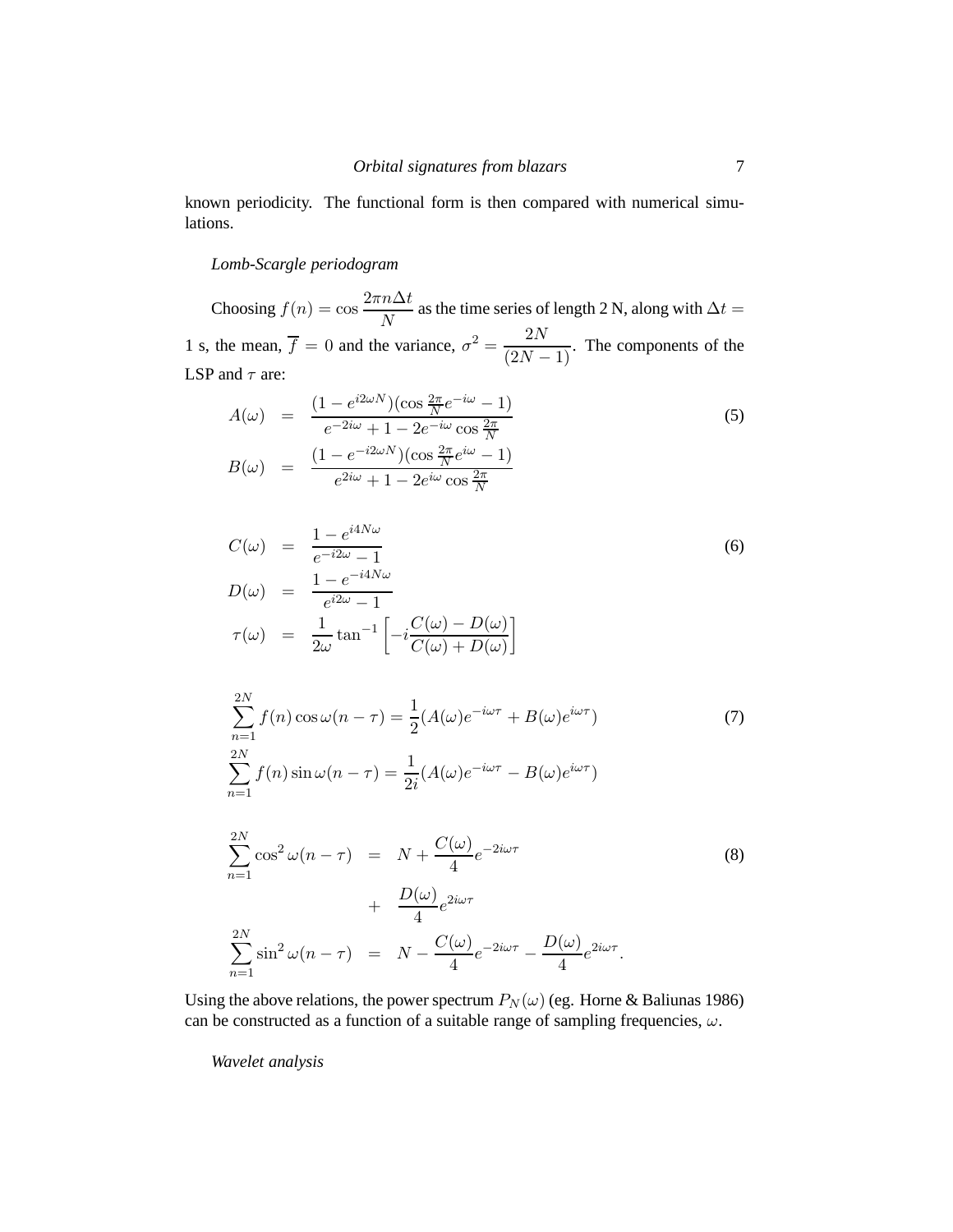## 8 *A. Mangalam & P. Mohan*

Choosing  $x_n = \cos \omega_{k_0} t_n$  as the time series of length N with  $t_n = n\Delta t$ ,  $k_0$  and  $\omega_{k_0} = \frac{2\pi k_0}{N\Delta t}$  $\frac{2\pi k_0}{N\Delta t}$ , the discrete Fourier transform is  $\hat{x}_k = \frac{\delta_{k,k_0}}{2}$  $\frac{2.56}{2}$ . The wavelet transform (using a Morlet wavelet sampling function), wavelet power spectrum (WPS) and the global wavelet power spectrum (GWPS) are

$$
W_n(s) = \frac{1}{2} \left(\frac{2\pi s}{\Delta t}\right)^{\frac{1}{2}} (\pi)^{-\frac{1}{4}} e^{-\frac{(s\omega_{k_0} - \omega_0)^2}{2}} e^{i\frac{2\pi kn}{N}} \tag{9}
$$

$$
WPS_x(s, n) = W_n(s) \cdot W_n^*(s)
$$
  
= 
$$
\frac{1}{4} \frac{2\pi s}{\Delta t} (\pi)^{-\frac{1}{2}} e^{-(s\omega_{k_0} - \omega_0)^2},
$$
 (10)

$$
GWPS_X(s) = \frac{1}{N} \sum_{n=0}^{N-1} W_n(s) \cdot W_n^*(s)
$$
  
= 
$$
\frac{1}{4} \frac{2\pi s}{\Delta t} (\pi)^{-\frac{1}{2}} e^{-(s\frac{2\pi k_0}{N} - \omega_0)^2}.
$$
 (11)

The comparison between analytic and numerical results was carried out and are found to be in agreement.

#### **5. Conclusions**

Variability in AGN LCs is ubiquitous, spanning a large range of wavelengths. We have addressed variability due to orbital features in the inner region in the vicinity of the SMBH. Effects considered in models include: light bending, aberration, time delay, eclipsing due to disk structure, gravitational and

Doppler redshifts. We aim to develop detailed models which include contribution to the variability from the disk-jet region. Constraints on the emission region, characteristic timescales, the mass of the SMBH and their relationship were presented. Time series analysis of AGN LCs can be used to extract information on the emission mechanism, presence of break and knee frequencies or a QPO, its duration and phase and other aspects. Each technique was briefly discussed and numerical experiments (§4.1 and Table 1) making a comparative study were useful in preparing a search strategy for detection of QPOs (§4.2). Analytic expressions for the LSP and wavelet analysis were derived which can be shown to be in close agreement to numerical results. We aim to predict the theoretical properties of variable emission from analysis of observational results.

### **References**

Beloborodov, A. M. 2002, ApJ, 566, L85 Camenzind, M., & Krockenberger, M. 1992, A&A, 255, 59 Doeleman, S. S., Fish, V. L., Schenck, D. E., et al. 2012, Science, 338, 355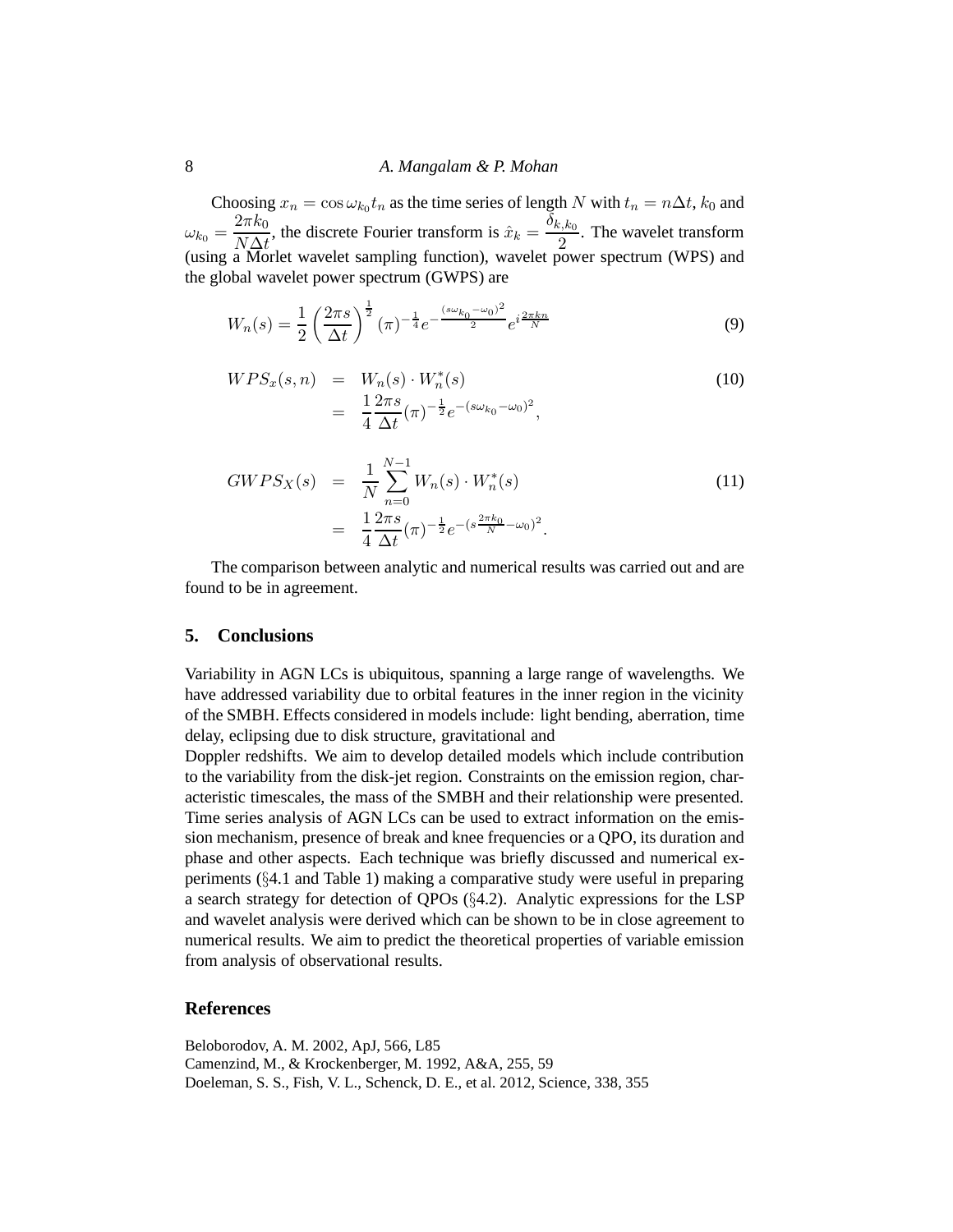- Farge, M., 1992, Annual Review of Fluid Mechanics, 24, 395
- Horne, J. H., & Baliunas, S. L. 1986, ApJ, 302, 757
- Lachowicz, P., Gupta, A. C., Gaur, H., & Wiita, P. J. 2009, A&A, 506, L17
- Lomb, N. R. 1976, Ap&SS, 39, 447
- Mangalam, A. V., & Wiita, P. J. 1993, ApJ, 406, 420
- Markoff, S., Nowak, M. A., & Wilms, J. 2005, ApJ, 635, 1203
- Mohan, P., Mangalam, A. & Chattopadhyay, S. 2014, JApA (in press)
- Oliver, R., Ballester, J. L., & Baudin, F. 1998, Nature, 394, 552
- Papadakis, I. E. & Lawrence, A. 1993, MNRAS, 261, 612
- Papadakis, I. E., Brinkmann, W., Negoro, H., & Gliozzi, M. 2002, A&A, 382, L1
- Pecháček, T., Dovčiak, M., Karas, V., & Matt, G. 2005, A&A, 441, 855
- Pecháček, T., Dovčiak, M., & Karas, V. 2006, Astronomische Nachrichten, 327, 957
- Press, W. H., & Rybicki, G. B. 1989, ApJ, 338, 277
- Rieger, F. M. 2004, ApJ, 615, L5
- Scargle, J. D. 1982, ApJ, 263, 835
- Shapiro, S. L., & Teukolsky, S. A. 1983, *Black holes, white dwarfs, and neutron stars: The Physics of Compact Objects*, Wiley-Interscience, New York
- Steffen, W., Zensus, J. A., Krichbaum, T. P., Witzel, A., & Qian, S. J. 1995, A&A, 302, 335
- Timmer, J., & Koenig, M. 1995, A&A, 300, 707
- Torrence C., Compo G. P., 1998, Bull. Amer. Meteor. Soc., 79, 61
- Wiita, P. J., Miller, H. R., Carini, M. T., & Rosen, A. 1991, *IAU Colloq. 129: The 6th Institute d'Astrophysique de Paris (IAP) Meeting: Structure and Emission Properties of Accretion Disks*, 557
- Wiita, P. J. 2006, *Blazar Variability Workshop II: Entering the GLAST Era*, 350, 183
- Zhang, X.-H., & Bao, G. 1991, A&A, 246, 21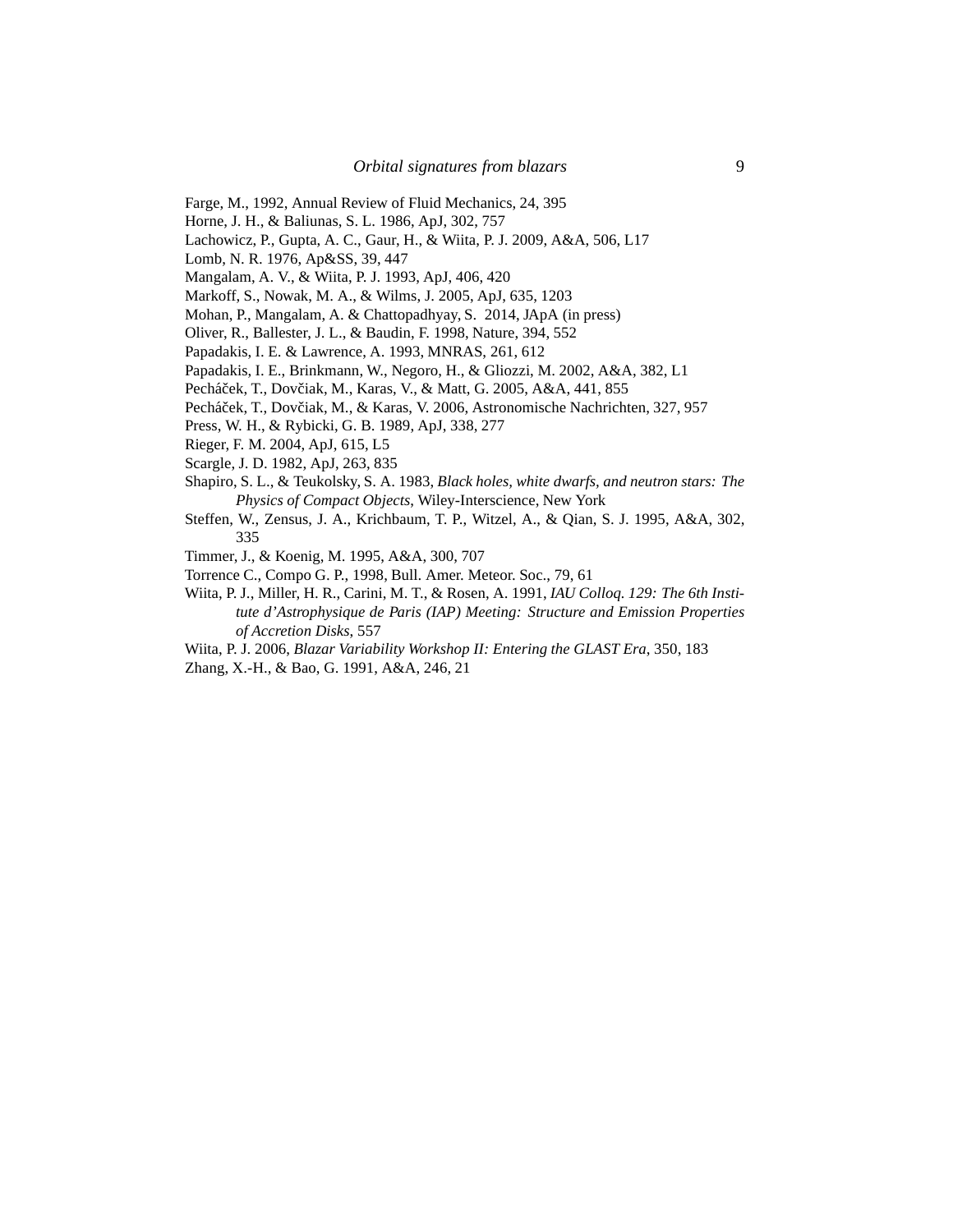

Figure 2. Top plot: helical trajectory of an emitting test particle in Schwarzschild geometry, constrained along rotating magnetic field lines with foot points on a Keplerian disk (at cylindrical radius  $\rho_o$ ) and asymptotically bound by a cylinder of radius  $\rho$  at large z. Middle plot: simulated combined light curve (total flux =  $\sum_{i=1}^{i=5}$  flux<sub>i</sub>, each *i* corresponds to a  $\rho_o$ between 6 M to 10 M) from emitting sources in helical motion with parameters  $i = 5^\circ$ ,  $\alpha = 0.3$ ,  $p = 0.6$  and  $k = 1$ . Bottom plot: wavelet analysis of the total flux based time series.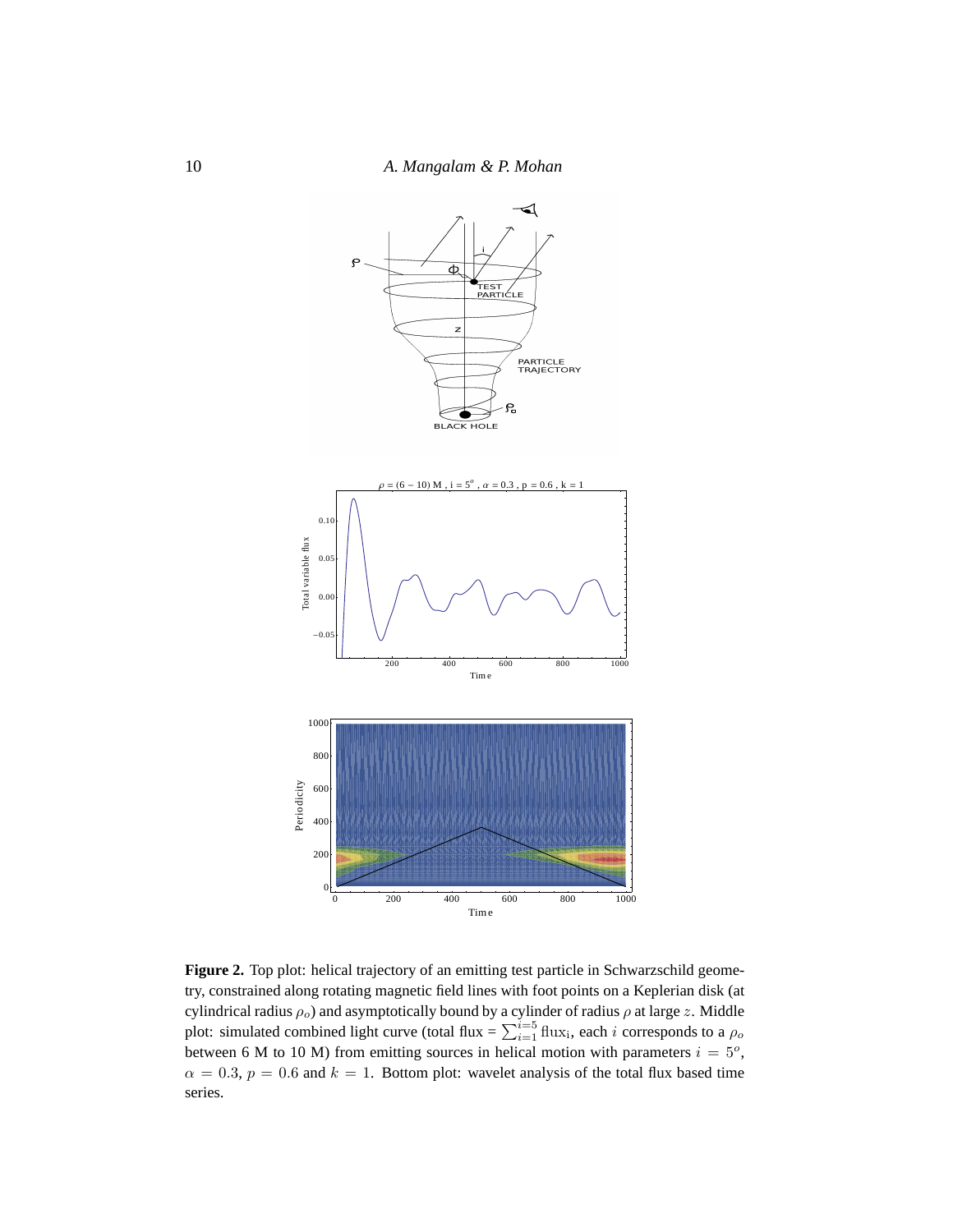

**Figure 3.** Results for S5 0716+714. Left plot: periodogram with power law fit. Right plot: combined plot showing smoothed periodogram, LSP, MHAoV and GWPS results. No significant periodic features are detected.